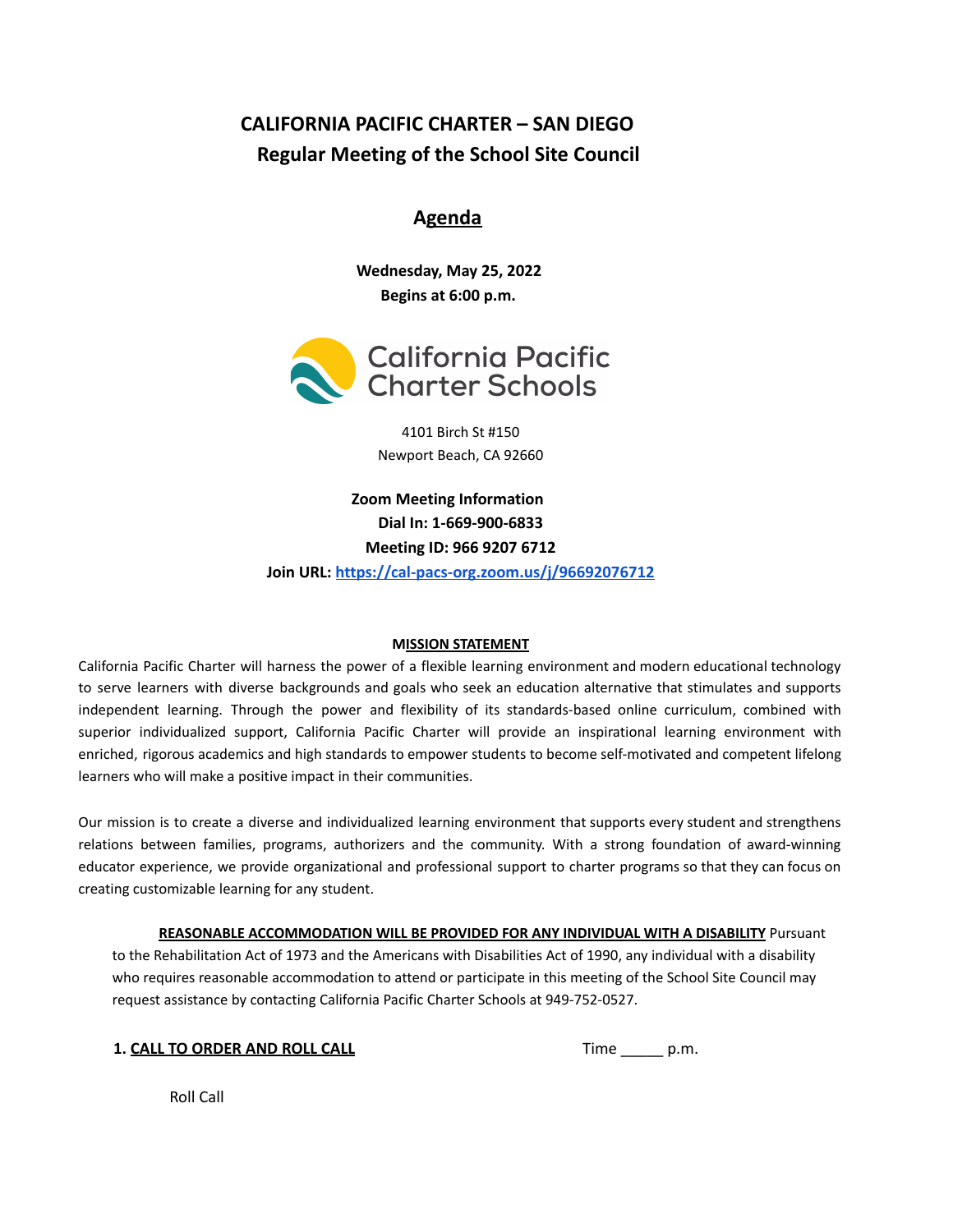Christine Feher, Executive Director Ericka Zemmer, Director of Operations Frances Acin, Teacher Nicole Hemminger, Teacher Amy Evans, Teacher Alexis Morfin, Classified Staff Rhonda Kuminkoski, Parent Jennifer Rahl, Parent VACANCY, Parent Jared Masters, Student Matthew Wahl, Student

## **2. PLEDGE OF ALLEGIANCE Led by: \_\_\_\_\_**

#### **3. APPROVE/ADOPT AGENDA**

It is recommended the School Site Council adopt as presented, the agenda for the School Site Council Meeting on May 25, 2022.

Roll Call Vote: Ericka Zemmer Frances Acin Nicole Hemminger Amy Evans Alexis Morfin Rhonda Kuminkoski Jennifer Rahl Jared Masters Matthew Wahl

Moved by \_\_\_\_\_\_\_ Seconded by \_\_\_\_\_\_\_ Ayes \_\_\_\_\_\_ Nays \_\_\_\_\_\_ Absent \_\_\_\_\_\_

### **4. APPROVE MINUTES**

It is recommended the School Site Council approve the minutes from the February 2, 2022 School Site Council meeting agenda.

Roll Call Vote: Ericka Zemmer Frances Acin Nicole Hemminger Amy Evans Alexis Morfin Rhonda Kuminkoski Jennifer Rahl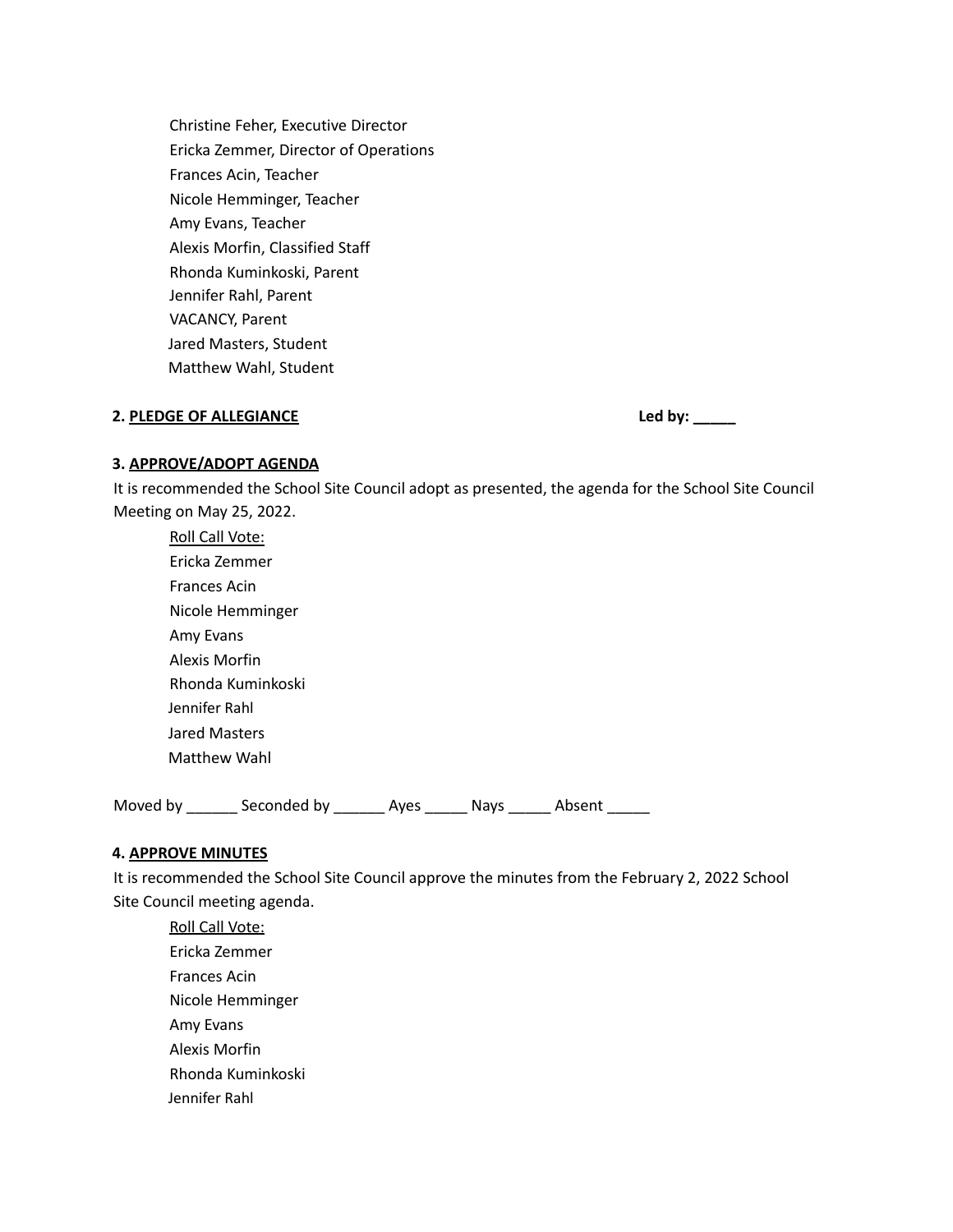Jared Masters Matthew Wahl

Moved by disconded by and Ayes and Absent

#### **5. PUBLIC COMMENT**

Members of the public may be heard on any item. A person addressing the Council will be limited to 3 minutes, unless the Executive Director grants a longer period of time. Comments by members of the public on an item on the agenda will only be allowed during consideration of the item by the Council. Public comments must be submitted 30 minutes prior to the start of the SSC meeting. Public comments submitted, including the person's name and comment, will be read aloud during the SSC meeting. Member of the public may submit comments on items on the agenda, and any item within the jurisdiction of the school in the following manner:

By email at the following address: cfeher@cal-pacs.org Via telephone: 855-225-7227

#### **6. ACTION ITEMS**

Items listed under Action Items require a vote by the Council members. Each item will have a brief discussion and require separate action to approve.

#### **6.1 Approval of the Parent and Family Engagement Policy**

It is recommended that the Council approve the Parent and Family Engagement Policy as presented.

Roll Call Vote: Ericka Zemmer Frances Acin Nicole Hemminger Amy Evans Alexis Morfin Rhonda Kuminkoski Jennifer Rahl Jared Masters Matthew Wahl

Moved by disconded by an Ayes and American Absent

### **6.2 Approval of the Title I Parent Compact**

It is recommended that the Council approve the Title I Parent Compact as presented.

Roll Call Vote: Ericka Zemmer Frances Acin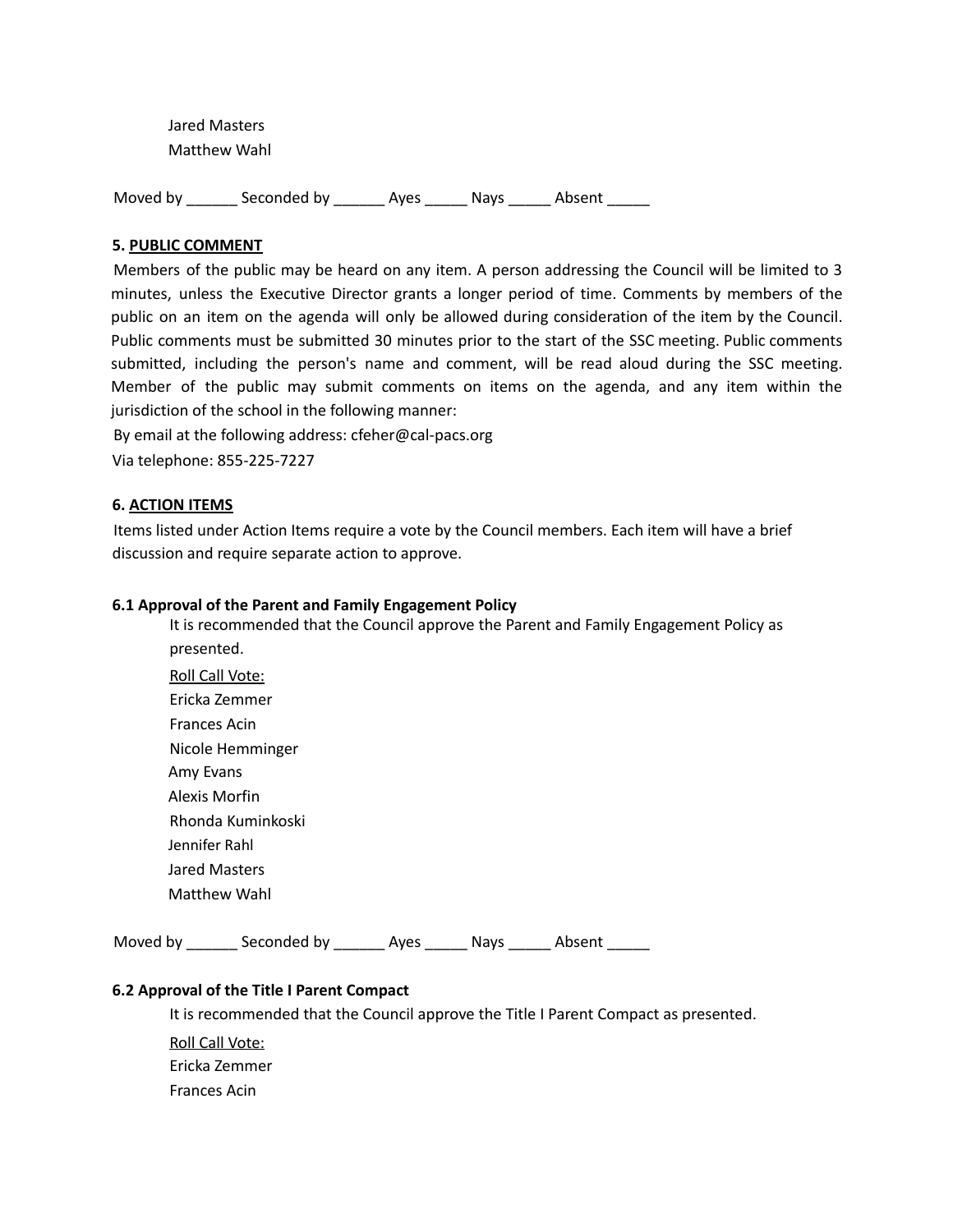Nicole Hemminger Amy Evans Alexis Morfin Rhonda Kuminkoski Jennifer Rahl Jared Masters Matthew Wahl

Moved by \_\_\_\_\_\_\_ Seconded by \_\_\_\_\_\_\_ Ayes \_\_\_\_\_\_ Nays \_\_\_\_\_\_ Absent \_\_\_\_\_\_

### **7. CORRESPONDENCE/PROPOSALS/REPORTS**

**7.1.** LCAP Annual Review- Year 1 Outcomes

Every year, the school conducts an annual review to determine effectiveness of programs and implemented actions related to schoolwide goals and continuous improvement. The LCAP Annual Review is a document that is used to evaluate progress on established goals as well as the funding that was associated with the school's planned actions toward goals. By Ericka Zemmer, Director. Information only, no action will be taken.

### **7.2.** 2021 UPK Planning and Implementation Grant Program

California Department of Education has implemented an expansion to students eligible to enroll in transitional kindergarten. To assist with this expansion, the school has applied for the UPK Planning and Implementation Grant Program. By Erin Rineberg, Assistant Director. Information only, no action will be taken.

**7.3.** 22-23 School Site Council Meeting Calendar

The School Site Council will meet four times a year, per the bylaws. Discussion of the proposed meeting dates. Presentation by Christine Feher, Executive Director. Information only, no action will be taken.

### **8. Future Agenda Items**

Suggestions from the Council

### **9. APPROVE RESIGNATIONS AND NEW MEMBER**

It is recommended the School Site Council approve as presented, the new members of the School Site Council on May 25, 2022.

NEW MEMBER (Teacher): Lori Frank

NEW MEMBER (Teacher): Katherine Johnson

NEW MEMBER (Teacher): Caryn Masters

NEW MEMBER (Parent): Marie Lesu

NEW MEMBER (Parent): LaToya Johnson

Roll Call Vote: